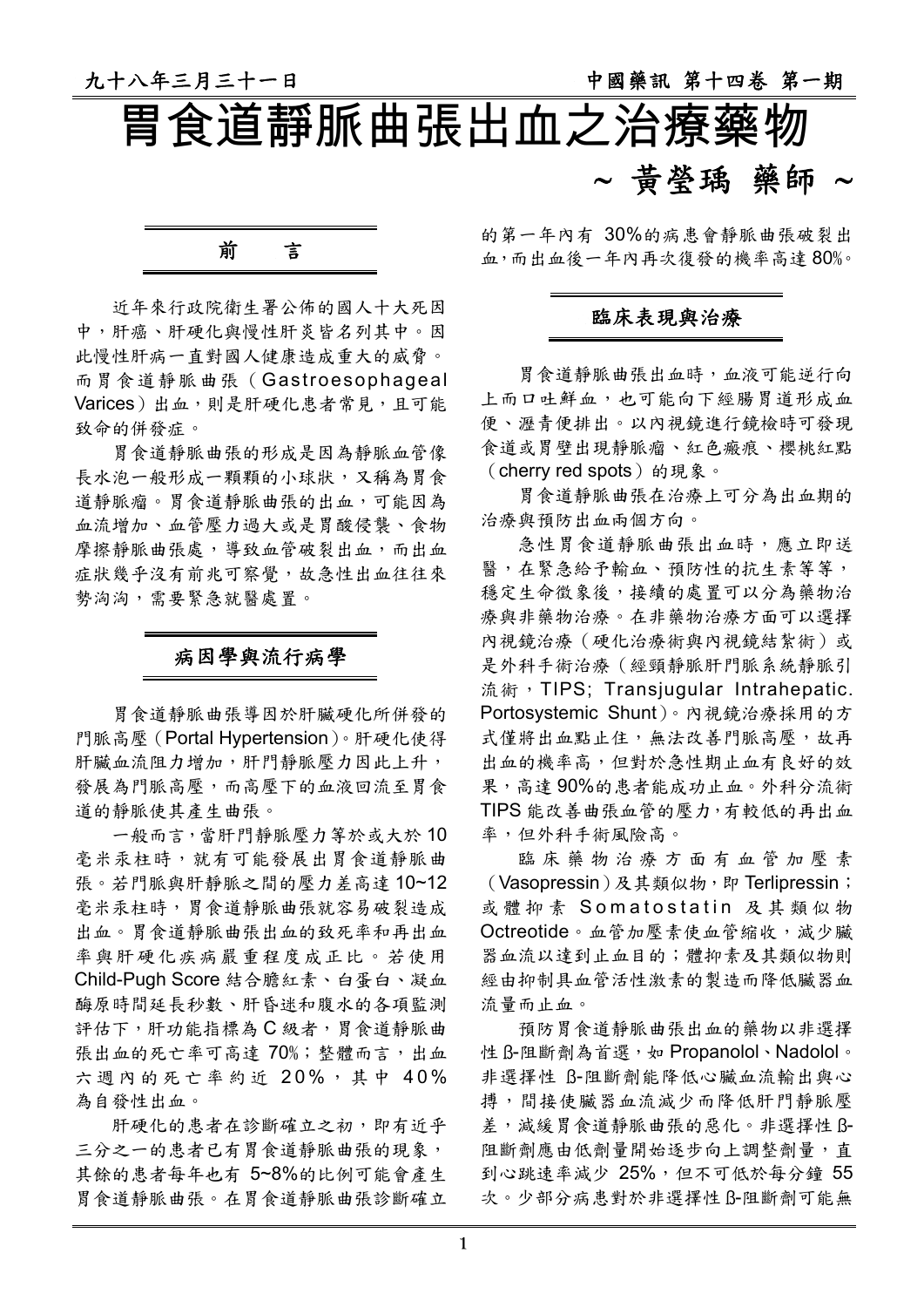效,可以考慮併用硝酸鹽類血管擴張劑以降低 門脈高壓。但硝酸鹽類僅適用於較輕微肝硬化 患者(Child-Pugh 為 A 級),且不可單獨使用。

### 急性出血之治療藥物

目前應用於胃食道靜脈曲張急性出血期的 常見藥物有 Vasopressin (Pitressin®)、 Terlipressin(Glypressin® )、Octreotide (Sandostatin®) 。

※ Vasopressin (Pitressin®)

為一血管加壓素,也稱抗利尿激素,是一種多 肽激素,作用於 Vasopressin 1(V1)與

Vasopressin 2 (V2)接受器上。當其作用於胃腸 道平滑肌的 V1 接受器時,會使臟器與腸繫膜 的血管收縮,減少血流而達止血效果。此藥品 於胃食道靜脈曲張出血時初步止血可達到

60-80%止血率,但不影響死亡率。臨床使用 上,因其藥效短,於胃食道靜脈曲張出血使用 時,應稀釋後以靜脈滴注方式持續給藥。初始 劑量為 0.2U/min,需逐步增加劑量(每小時增 加 0.2U/min)至 0.4-1U/min,使用十二小時 後,視臨床症狀可逐步減低劑量。給藥後常見 的副作用是心臟、腦部、週邊組織的血管收縮

導致組織缺血,故需謹慎使用,密切評估病人 變化。其優點是價格較經濟,缺點是使用不便 且副作用較大。

※ Terlipressin (Glypressin®)

半合成的 Vasopressin 類似物,可有效降 低胃食道靜脈壓與肝門靜脈壓,減少肝臟與脾 臟血流,但對動脈壓影響較小。有文獻指出 Terlipressin 可降低胃食道靜脈曲張出血死亡 率,於胃食道靜脈曲張止血效果與 Octreotide 相當。Terlipressin 於體內可穩定而緩慢釋放活 性物 Lypressin,故藥效較長,不需靜脈持續滴 注給藥。在臨床使用上,先給予起始劑量 2 mg 後每 4-6 小時靜脈注射 1-2 mg 即可, 約使用 24-36 小時即有明顯止血效果,不建議使用超 過3天。Terlipressin 與 Vasopressin 相較,因 其血管加壓與抗利尿的作用較小,故副作用相 對較小,但用於患有心血管疾病或腎臟疾病的 患者仍需謹慎使用。此藥的優點是給藥方便且 副作用較小,缺點是價格較昂貴。

※ Octreotide (Sandostatin<sup>®</sup>)

Octreotide 是體抑素(somatostatin)的類 似物,於體內抑制生長激素、胃泌素、升糖素、 胰島素等激素的分泌。降低肝門靜脈壓力的機 轉未明,推測是與抑制具血管活性激素的分泌 有關。在臨床使用上,因藥效短,故使用於胃

| 學<br>$\boldsymbol{\mathcal{Z}}$ | <b>Vasopressin</b>                                                                                             | <b>Terlipressin</b>                                                                           | <b>Octreotide</b>                                                                                                             |
|---------------------------------|----------------------------------------------------------------------------------------------------------------|-----------------------------------------------------------------------------------------------|-------------------------------------------------------------------------------------------------------------------------------|
| 商品名                             | <b>Pitressin</b>                                                                                               | Glypressin                                                                                    | Sandostatin / Octide                                                                                                          |
| 劑型規格                            | 20U/ml/Amp                                                                                                     | 1mg/Vial                                                                                      | $0.1$ mg/1ml/Amp                                                                                                              |
| 適應症                             | * Esophageal varices<br>bleeding<br>* Diabetes insipidus<br>* Postoperative abdominal<br>distention            | * Bleeding esophageal<br>varices                                                              | * Esophageal varices<br>bleeding<br>* Acromegaly<br>* Carcinoid tumors                                                        |
| 作用時間                            | $20 - 40$ mins                                                                                                 | 10 hrs                                                                                        | 100 mins                                                                                                                      |
| 副作用                             | Increased boold pressure,<br>cardiac arrest, abdominal<br>cramps, urticaria, bronchial<br>constriction, tremor | Abdominal cramps,<br>headache, transient<br>blanching, increase in<br>arterial boold pressure | Diarrhea, nausea, abdominal<br>discomfort, headache,<br>arrhythmias, hyper- or hypo-<br>glycemia, edema, sinus<br>bradycardia |
| 健保規範                            | 無                                                                                                              | 無                                                                                             | 於胃食道靜脈曲張出血,最<br>長以三天為原則。                                                                                                      |
| 健保價格                            | 363 元/AMP                                                                                                      | 1802 元/AMP                                                                                    | 495/440 元/AMP                                                                                                                 |
| 治療費用                            | 約 23958 元/course                                                                                               | 約 36040~46852 元/course                                                                        | 約 18315/16280 元/course                                                                                                        |

表一:藥品比較表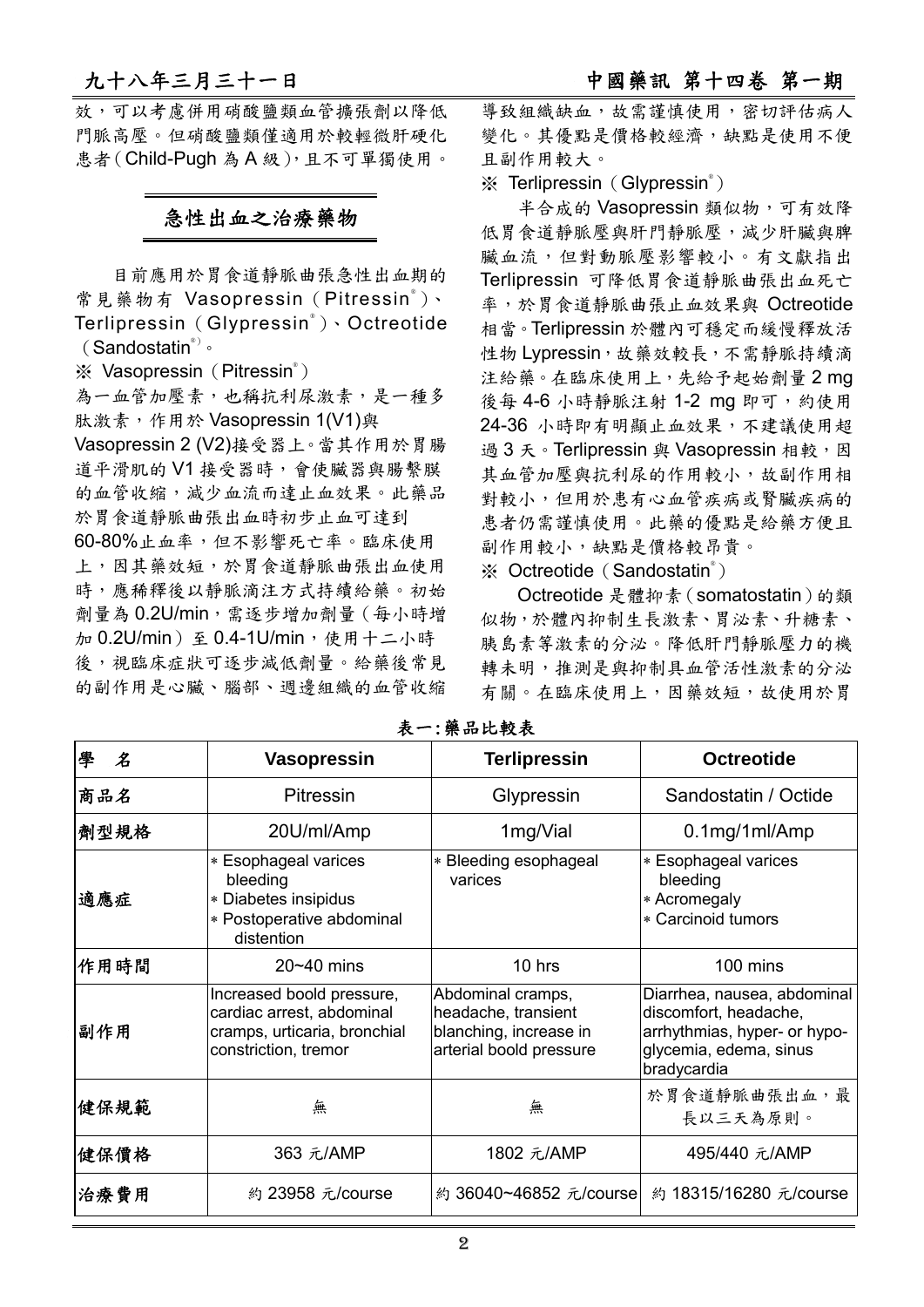食道靜脈曲張出血時應稀釋後以靜脈滴注方式 持續給藥,以每小時 25 微克的劑量持續給予 三至五天;若出血未獲得控制,可將劑量調整 至每小時 50 微克。有文獻指出 Octreotide 與 Vasopressin 相較, Octreotide 有較佳的止血 效果與較少的副作用。(藥物比較如表一)。

## 結語

胃食道靜脈曲張急性出血為一臨床急症, 在過去早期就造成高的死亡率與再復發率,所 幸醫療的進步,目前已有許多方式可治療與預 防出血,但所有的治療選擇中何者最為理想目 前尚無定論,故應考慮相對的治療效益與可行 性、安全性、醫療費用,而選擇適合的治療方 式。至於手術或內視鏡與藥物合併治療的效 益,目前在文獻上仍眾說紛紜。在藥物治療方 面, Vasopressin (Pitressin®) 、Terlipressin (Glypressin<sup>®</sup>) 及 Octreotide (Sandostatin<sup>®</sup>) 已廣泛應用於此。我們應依據藥物的臨床效 益、藥物副作用、投藥方便性、藥物經濟效益 加以選擇。

## 參考文獻

- 1. Drug Facts and Comparisons 2008
- 2. Hepatology : a textbook of liver disease  $4<sup>th</sup>$ 2003.
- 3. Ioannou G; Doust J; Rockey DC Terlipressin for acute esophageal variceal hemorrhage. Cochrane Database Syst Rev 2003;(1):CD002147
- 4. G D'Amico, LLP Pagliaro, GGPI Pietrosi, IITA Tarantino. Emergency sclerotherapy versus medical interventions for bleeding oesophageal varices in cirrhotic patients. Cochrane Database of Systematic Reviews 2002, Issue 1. Art. No.: CD002233. DOI: 10.1002/14651858.CD002233.
- 5. P. Dite; D. Labrecque; Michael Fried; A. Gangl World Gastroenterology Organisation practice guideline: Esophageal varices. Lancet. 2007 Sep 8;370(9590):824
- 6. de Franchis R. Somatostatin, somatostatin analogues and other vasoactive drugs in the treatment of bleeding oesophageal varices.
- 7. Dig Liver Dis. 2004 Feb;36 Suppl 1:S93-100.

# 口服糖尿病藥物的新選擇 - Januvia

前言

自 1987 年以來,糖尿病直居國人十大死 因第五位;2002年起,更躍居至第四位,維持 至今。糖尿病的治療除了飲食及運動的控制之 外,口服糖尿病藥物及注射胰島素仍是治療的 主軸。基於方便性及順從性的考量,又以口服 藥物最為病患所接受。然而,口服藥物長期使 用之後可能因為耐受性等因素,導致必須改用 胰島素注射來治療。因此,2006 年美國糖尿病 學會(America Diabetes Association)修正第 2

### 臺北分院 張泰華  $\sim$   $\frac{2}{\pi}$   $\frac{1}{\pi}$   $\frac{1}{\pi}$   $\frac{1}{\pi}$   $\frac{1}{\pi}$   $\frac{1}{\pi}$   $\frac{1}{\pi}$   $\frac{1}{\pi}$   $\frac{1}{\pi}$   $\frac{1}{\pi}$   $\frac{1}{\pi}$   $\frac{1}{\pi}$   $\frac{1}{\pi}$   $\frac{1}{\pi}$   $\frac{1}{\pi}$   $\frac{1}{\pi}$   $\frac{1}{\pi}$   $\frac{1}{\pi}$   $\frac{1}{\pi}$   $\frac{1}{\$

臺中總院 謝家興 藥師<br>型糖尿病最新治療準則,建議提早使用胰島 型糖尿病最新治療準則,建議提早使用胰島 素,有助於糖尿病的正面治療。

2007年 Januvia<sup>®</sup>上市,讓口服藥物多了

新的選擇,根據臨床實驗結果,此藥物的降血 糖效果與其他藥物差不多,相較於其他藥的優 點是較不易增加體重、也不易產生低血糖的副 作用。2009年3月起,健保局已將此藥品納入 健保的給付,對於糖尿病患者來說,真不啻是 個佳音!

#### 治療分類與機轉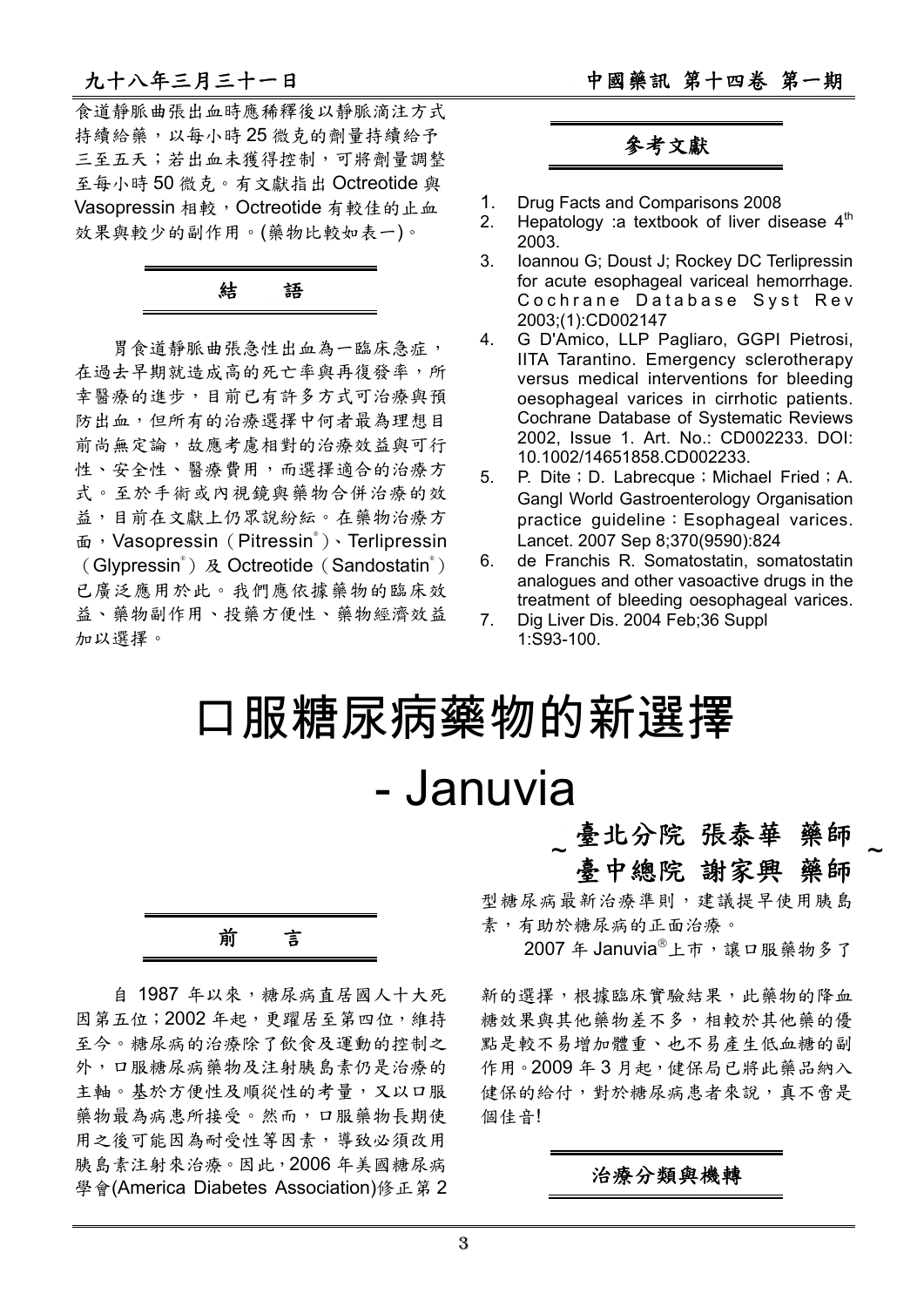Januvia® (sitagliptin phosphate)是具有高 度選擇性的口服 DPP-4 (dipeptidyl peptidase 4)酶抑制劑,用於治療第二型糖尿病。DPP-4 抑制劑乃是一種腸泌素(incretin)增強劑類的藥 物。透過抑制 DPP-4 酶的作用,可提高兩種已 知的活性腸泌素激素的濃度,即 GLP-1 (glucagonlike peptide-1)與 GIP (glucose-dependent insulinotropic polypeptide)。當血糖濃度正常或升高時, GLP-1 與 GIP 會提高胰臟細胞合成及釋出胰 島素(insulin)的作用。GLP-1 也會降低胰臟細 胞的昇糖素(glucagon)分泌作用,進而降低肝 臟的葡萄糖生成作用。GLP-1 刺激胰島素釋出 與抑制 glucagon 分泌的作用在血糖濃度偏低 時並不會出現。當葡萄糖濃度升高超過正常範 圍時,GLP-1 與 GIP 的胰島素分泌刺激作用都 會隨之增強。因此,GLP-1 並不會減弱身體在 低血糖的情況下所產生的正常 glucagon 反 應。此機轉並不同於在 sulfonylureas 中所見的 機轉;sulfonylureas 在葡萄糖濃度偏低的情況 下也會刺激胰島素釋出,致使第二型糖尿病患 者和正常人發生誘發性低血糖。而 Sitagliptin 在治療濃度下並不會抑制 DPP-8 或 DPP-9 這 些密切相關的酶。Sitagliptin 的化學結構與藥 理作用都不同於 GLP-1 類似物、胰島素、 sulfonylureas 或 meglitinides、biguanides、過 氧化小體增生活化接受體(peroxisome proliferator-activated receptor gamma; PPARγ)促動劑、葡萄糖苷酶抑制劑及 amylin 類似物。

### 臨床研究

單一療法臨床研究:共有 1,262 位第二型 糖尿病患者曾參與兩項評估 Januvia®單一療 法之療效與安全性的雙盲安慰劑對照研究,其 中一項為 18 週研究,另一項為 24 週研究。這 些血糖控制不良(glycosylated hemoglobin , HbA1c 值為 7%至 10%)的患者經隨機分組 後,分別接受每日一次 100 毫克或 200 毫克之 Januvia®或安慰劑的治療。和安慰劑相比較, 每日使用 100 毫克的 Januvia®治療時可使 HbA1c、飯前血糖值 FPG (fasting plasma glucose)及飯後 2 小時血糖值 PPG (postprandial glucose)獲得明顯的改善。另

外,每日 200 毫克之劑量的降血糖效果並未優 於每日 100 毫克的劑量。Januvia®對於血脂評 估指標的影響和安慰劑相當。在這兩項研究 中,使用 Januvia®治療之患者的體重皆未較基 礎值增加,而使用安慰劑的患者則有小幅減輕



的現象。使用 Januvia®治療之患者中的低血糖 發生率和使用安慰劑者相當。

在合併療法方面:不論是與 Metformin 的 初始合併治療或是嚴重高血糖的合併治療,其 降血糖效果都比單獨使用 Metformin 的效果更 明顯。

在以 Glipizide 作為活性藥物對照之研究 中,兩者相對於 HbA1c 基礎值的降低程度皆為 0.67%,由此可見這兩種藥物的療效彼此相 當,但 Januvia<sup>®</sup>治療組中的低血糖發生率 (4.9%)明顯低於 glipizide 組(32.0%)。使用 Januvia®治療之患者的體重有明顯較基礎值減 輕的現象,而使用 glipizide 治療之患者的體重 則有明顯增加的現象(分別為-1.5 公斤與+1.1 公斤)。

在與 Pioglitazone 合併治療研究中,和安慰劑 加 pioglitazone 相比較, Januvia<sup>®</sup>與 pioglitazone 併用可使 HbA1C 與 FPG 獲得明 顯的改善。HbA1c 方面的改善效果並不會因 HbA1c 基礎值、先前的抗高血糖治療、性別、 年齡、種族、BMI (body mass index)基礎值、 診斷出罹患糖尿病後所經過的時間、出現代謝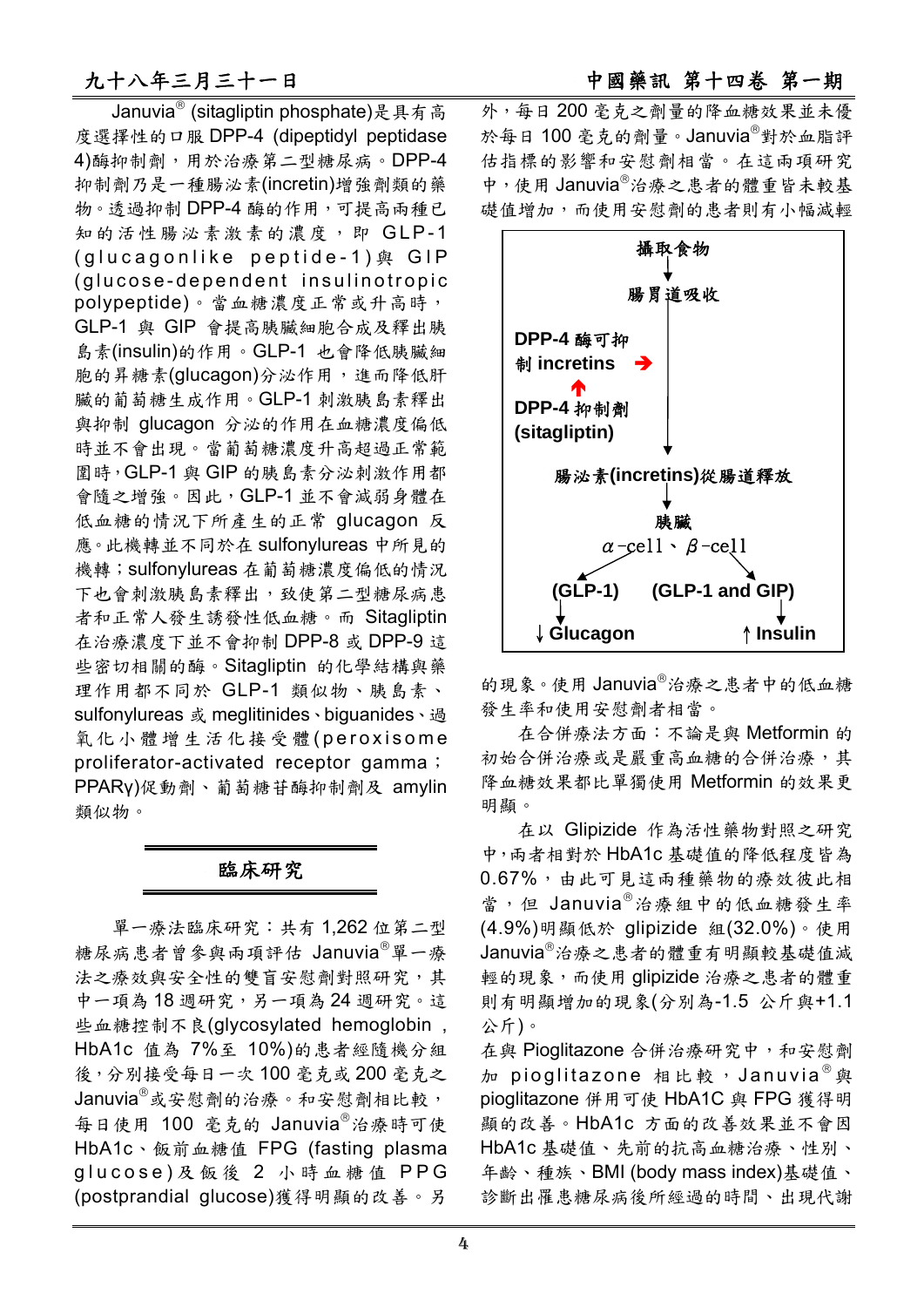九十八年三月三十一日 2000 2000 2000 2000 2000 2000 中國藥訊 第十四卷 第一期

症候群、胰島素抗性(HOMA-IR)或胰島素分泌 (HOMA- )的評估指標而受到影響。使用 Januvia<sup>®</sup>治療的患者,和使用安慰劑的患者相 比較,三酸甘油脂有略為降低的現象。在體重 變化方面,Januvia®治療組與安慰劑組之間並

### 劑量調整參考表

治療。其建議劑量為每日一次 100 公絲,可單 獨使用或與 metformin 等其他糖尿病藥物一起 使用。由於 Januvia®經代謝後有79%以原型自 腎臟排除,因此用藥劑量需考量腎臟功能 creatinine clearance(CrCl)加以調整(詳見表)。

| Stage                      | CrCl                                | Recommend                                                                                             |
|----------------------------|-------------------------------------|-------------------------------------------------------------------------------------------------------|
| Mild renal                 | $\geq$ 50 mL/min                    | 100mg once daily (adjustment dosage                                                                   |
| impairment                 | (serum creatinine 男性 ≤ 1.7 or 女性    | is not necessary)                                                                                     |
|                            | $1.5 \text{ mg/dL}$                 |                                                                                                       |
| Moderate renal             | 30-50 mL/min                        | 50 mg orally once daily                                                                               |
| insufficiency              | (serum creatinine 男性 1.7-3 or 女性    |                                                                                                       |
|                            | 1.5-2.5 mg/dL                       |                                                                                                       |
| Severe renal               | $<$ 30 mL/min                       | 25 mg orally once daily                                                                               |
| insufficiency              | (serum creatinine 男性>3 or 女性>       |                                                                                                       |
|                            | $2.5 \text{ mg/dL}$                 |                                                                                                       |
| End-stage renal<br>disease | hemodialysis or peritoneal dialysis | 25 mg orally once daily (the dose can<br>be administered regardless of the<br>timing of hemodialysis) |

無任何明顯差異。

與 Glimepiride 或與 Glimepiride 加 Metformin 的合併治療中,和安慰劑相比較, Januvia<sup>®</sup>可使 HbA1C 與 FPG 獲得明顯的改 善。在整體研究對象中,HbA1c 相對於基礎值 之降低程度和安慰劑相比較的差異為 -0.74%, FPG 則為-20.1 mg/dL。HbA1c 方面 的改善效果並不會因性別、年齡、種族、BMI 基礎值、診斷出罹患糖尿病後所經過的時間、 出現代謝症候群、或胰島素抗性(HOMA-IR)或 胰島素分泌(HOMA-β)的評估指標而受到影 響。和使用安慰劑組的患者相比較,使用 Januvia®治療之患者,他們的體重有略為增加 的現象。

另外, FDA ( Food and Drug Administration)當初審核 Januvia<sup>®</sup>時有提及 到,Januvia®所抑制的 DPP-4 屬於免疫因子之 一,是否會影響人體免疫?關於這一點,藥廠 後續進行了猴子得的動物試驗,在猴子體內注 射 1000 倍 DDP-4 抑制劑的測試,結果並無明 顯免疫能力下降的情形發生,於是 FDA 通過其 上市許可。



Januvia®的核准適應症為第 2 型糖尿病的

肝功能不全輕至中度,Child-Pugh score 7-9 者,不需調整劑量;目前臨床上尚未建立 使用於嚴重肝功能不全,Child-Pugh score>9 的用藥經驗。

對 18 歲以下小兒病患的安全性及有效性 尚未獲得確立,因此不建議用於18歲以下患 者。動物生殖研究顯示並不具致畸性,懷孕分 級雖列為 B 級,但目前並無適當且完整的孕婦 研究,因此和其它口服降血糖藥物一樣,懷孕 期間並不建議使用。

Januvia®目前並沒有明顯的藥物交互作用 產生,且較不易增加體重、也不易產生低血糖 的副作用,唯獨新藥的藥費較高且限自費使 用,因而用藥比例較低;但隨著三月起納入健 保給付之後,相信 Januvia®將會正式成為治療 糖尿病的新武器。

# 參考文獻

- 1. 林婉婷、林志六。近期核准新藥Januvia,Sebivo, Adacel 的簡介。台灣醫界雜誌 2008; Vol.51,No.3:118-119。
- 2. 佳糖維 膜衣錠。 A v a i l a b l e a t http://www.mims.com/Page.aspx?menuid=m ng&brief=false&lang=NE。Accessed March.2009。
- 3. 台灣糖尿病防治推動現況與展望。Available at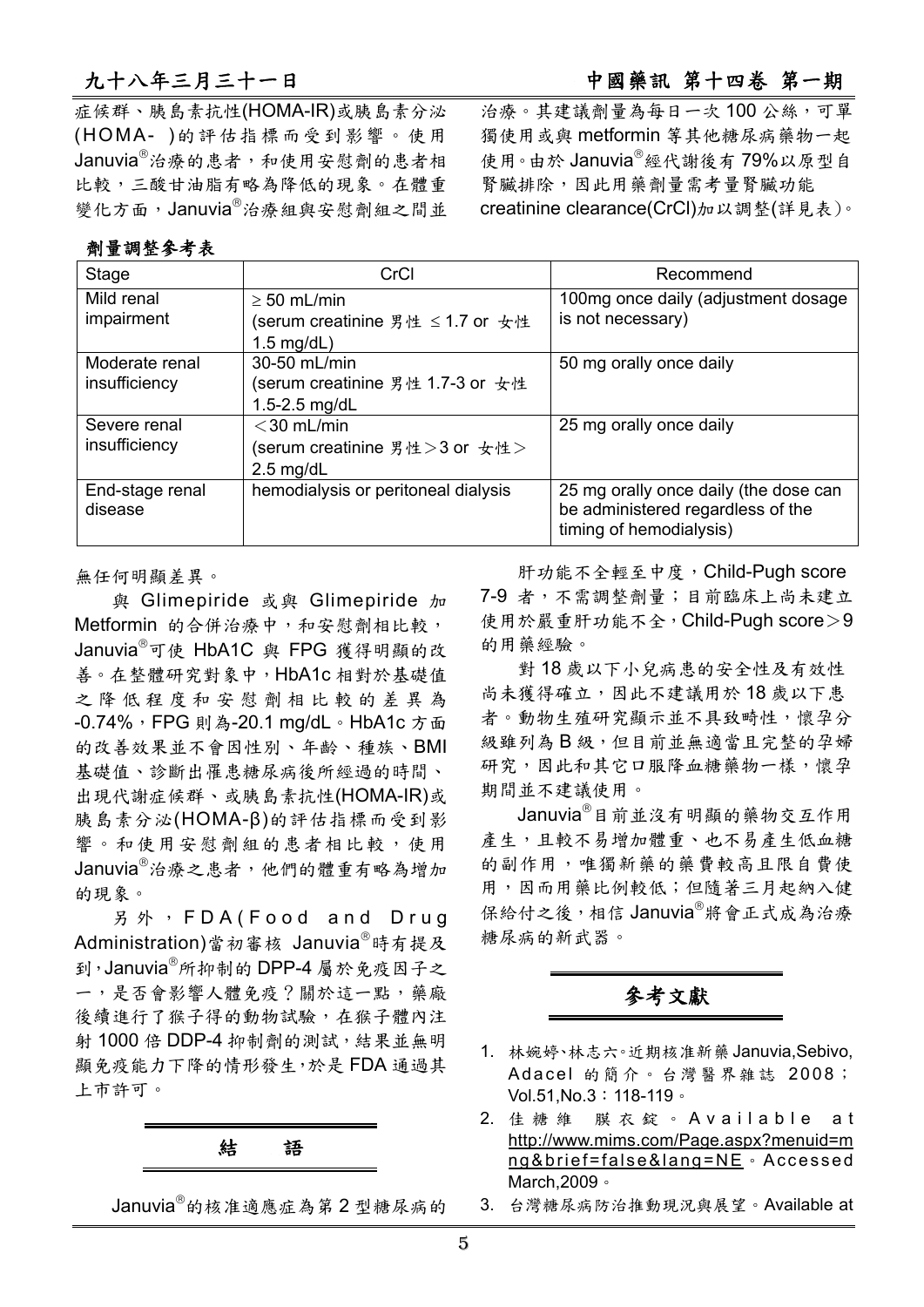http://www.bhp.doh.gov.tw/BHPNET/Portal/T hem\_Show.aspx?Subject=200712250014&Cl ass=2&No=200712250083。Accessed March, 2009。

4. Herman GA et al. J Clin Endocrinol Metab

2006;91:4612-9.

5. Aschner P, Kipnes MS, Lunceford JK, Sanchez M, Mickel C, Williams-Herman DE, for the Sitagliptin Study 021 Group. Diabetes Care. 2006;29:2632-2637.

# 橘核與荔枝核 ~ 來自渾身是寶的水果

前言

臺灣是水果王國,一年四季都能享受各種 甜美的滋味,但一般人在吃了水果常吃的部位 後,即把其他部分丢棄,很少想到水果的其他 部位有療效,可供為中藥使用。其實常吃的水 果當中例如橘子、荔枝、龍眼、柿子、枇杷等, 它們的果皮、種仁、葉子、果實分別可加工炮 製成常用的中藥;中藥所用的陳皮、廣陳皮、 橘紅、橘核、荔枝殼、荔枝核、龍眼肉、柿餅、 柿霜、枇杷葉等,即是由以上的水果各有用的 部位所製成。今就柑橘和荔枝的種仁,簡述橘 核與荔枝核在中醫藥上的應用。

## 簡介

- 一、 橘核*(Citri reticulatae* Semen)
- 【別名】桔核,始載於《日華子本草》又名橘 子仁,橘子核,橘仁,橘米。
- 【來源】芸香科 (Rutaceae)。柑桔 *Citrus reticulata* Blanco 的種子。另外其果 皮亦可入藥為常用的陳皮。
- 【形態特徵】常綠喬木,高 3~4 公尺。葉互  $\pm$ , 葉柄長 0.5~1.5cm 葉片披針形 或橢圓狀披針形,長 4~11cm,寬2 ~4cm,先端漸尖,花白色或粉紅色。
- 【產地】福橘,分布江南各地;朱橘,分布江 南各地;同屬近緣植物亦供藥用,有溫 州蜜橘(*C. unshiu* MARCOR.),分布浙 江;黃岩蜜 *( C . S u b c o m p r e s s a*  TANAKA),分布浙江;天台蜜橘(*C.*

∼ 黃義時 藥師 ∼

*succosa* TANAKA),分布浙江;乳橘(*C. kinokuni*TANAKA),分布江西、浙江; 甜橘(*C. ponki* TANAKA),分布廣東。

秋冬收集食後種子洗淨曬乾或烘乾 【藥材性狀】種子略呈卵形長約 1.0 公分寬約 0.5 公分。

- 【化學成分】含脂肪油蛋白質、黃柏內酯等。
- 【性味】味苦,性溫。
- 【功能】理氣,散結,止痛,消腫。
- 【主治】虛寒疝氣,睪丸腫痛,乳房結塊,小 腸氣痛,腰痛。
- 【用法用量】10~20 公克/日,水煎服,或入 丸散用;科學中藥:0.5~2.0 公克/ 日。可依病症與體質酌量增減使用量。
- 二、 荔枝核 *Litchi chinensis* Sonn.
- 【來源】荔枝核,始載於《本草衍義》。為無 患子科荔枝屬植物荔枝樹 *Litchi chinensis* Sonn.的種子。另外根、果 肉(假種皮)及果皮(果殼)亦可入藥。
- 【別名】大荔仁、荔仁、荔支、麗支、勒荔。
- 【概述】荔枝是中國特有的珍貴水果。"荔枝" 兩字出自西漢,而栽培時代始於秦 漢、盛於唐宋,至今已有二、三千年 的歷史。為什麼叫"荔枝"呢?據宋應 《上林賦.扶南記》說:"此木結實時, 枝弱而蒂牢,不可摘取,必以刀斧剝 取其枝,故以為名"。荔枝是無患子科 常綠果樹。果實心臟形或圓形,果皮 具有多數鱗斑狀突起,顏色鮮紅,紫 紅、青綠或青白色,果肉新鮮時,呈 半透明的凝脂狀,細嫩多汁,味甜清 香味美芳香,生食特別優良。

【形態特徵】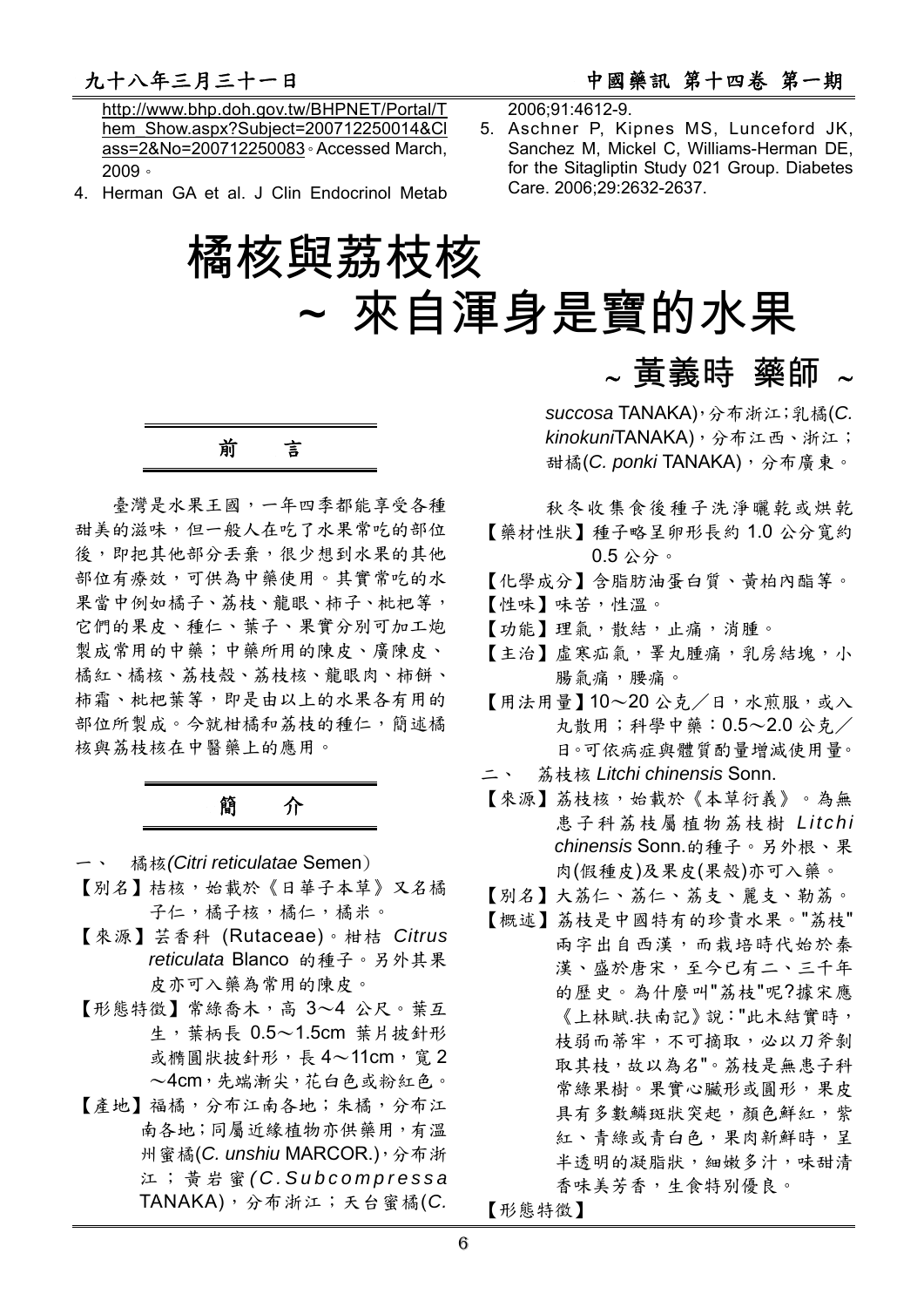常綠喬木,高 8~20 公尺。莖上多分枝, 灰色;小枝圓柱形,有白色小斑點和微柔毛。 雙數羽狀複葉互生,連葉柄長10~25cm;小 葉 2~4 對,對生,具柄,葉片披針形或矩圓 狀披針形,長 6~15cm,寬 2~4cm,先端漸 尖,基部楔形而稍偏斜,全緣、上面深綠色, 有光澤,下面粉綠。春季開綠白色或淡黃色小 花,圓錐花序,花雜性。核果球形或卵形,果 皮暗紅色,有小瘤狀突起。種子外被白色,肉 質、多汁、甘甜的假種皮,易與核分離。種子 矩圓形,褐色至黑紅

色,有光澤。

- 【生境分布】栽培的果樹,分布中南部。中國 福建、廣西、廣東、四川及雲南東南 部。臺灣中南部。
- 【採集加工】6~7 月(夏秋)果實成熟時採收, 曬乾備用。
- 【藥材性狀】

本品長橢圓形,略扁,長 2-2.5 厘米,徑 0.6─1.7 厘米。表面棕紅或棕紫色,光滑,有 縱皺紋,一端有黃白色種臍,質堅硬,內有二 片肥厚子葉,灰黃色,質亦堅實。氣微,味淡 而澀。球形、紅色,有多數尖銳的疣狀突起。 【化學成分】

種子含 L - α - 亞甲基環丙基 - 甘氨酸 (L--(methyl-enecyclopropyl)-glycine)及無色矢 車菊素(leucocyanidin)。假種皮(荔枝肉)含蔗 糖、葡萄糖、蛋白質、脂肪、維生素 C 及檸檬 酸等有機酸。

【藥理作用】

- 1. 荔枝核的乾浸膏製成的水溶液對大鼠四氧 嘧啶性糖尿病有明顯的降血糖作用。
- 2. 荔枝核乾浸膏毒性很小,按 20g/kg 給小鼠 灌胃,連續給藥三天,未見小鼠死亡。
- 3. 如給飢餓 24 小時的小白鼠皮下注射 L-α-亞甲基環丙基 - 甘氨酸 (L - -(methyl-enecyclopropyl) -glycine) 60~400 毫克/公斤,可使血糖下降,肝糖 元含量亦顯著降低。
- 【性味】核:甘、微苦、澀,溫。
- [功能] 理氣止痛,祛寒散滯。
- 【主治】寒疝腹痛,睪丸腫痛;肝氣鬱滯,胃 脘久痛;氣滯血瘀經前或產後腹痛。
- 【用法用量】內服:荔枝核 9~15 克(5~10 枚),入水煎湯或入丸散。燒存性研末 或浸酒。外用:搗敷或燒存性研末撒。

#### 臨 床 用 途

【橘核的配伍應用】

- 1. 可用於癩病,卵核腫痛,偏有大小,或堅硬 如石或引臍腹絞痛,甚則成潰爛,可與川棟 子、小茴香、荔枝核、木通等配伍使用。
- 2. 在臨床已可治療急性乳腺炎。口服或外敷均 可。用橘核研細末以 25%酒精或白酒調 濕,外敷炎症處,藥乾後即換,毒血症狀嚴 重者可加服橘核煎酒(橘核一兩加白酒一 兩,再加水 200 毫升煎至 100 毫升),日 3 次,每次 20 毫升,治療急性乳腺炎 49 例有良效。(譚忠孝.橘子仁治療急性乳腺 炎.中華外科雜誌)。
- 3. 《本草彙言》曰:橘核疏肝,散逆氣,下寒 疝之藥也。今研究證明本品含蛋白質脂肪油 其苦味成份為黃柏內酯和鬧米林等。
- 4. 《本草經疏》曰:因其味苦溫而下氣,所以 能入腎與膀胱,可用於因寒所生之病,婦人 瘕疝、小腹攻疼,腰胯重滯,氣逆淋滯等。

#### 【荔枝核的配伍應用】

- 1. 荔枝核能祛除寒邪,行散滯氣,有止痛之 功。善治厥陰肝經寒凝氣滯之疝腹痛, 睪 丸腫痛;常與小茴香、吳茱萸、橘核等配 伍應用。如《北京市中藥成方選集》(疝氣 內消丸)。
- 2. 若證屬肝經實火,濕熱下注之睪丸腫痛或 陰囊紅腫者,可配伍龍膽草山梔子、大黃、 川楝子等藥同用。
- 3. 本品具有疏肝理氣、溫散行滯之功。治肝 氣鬱滯、胃脘久痛,可配伍木香、延胡索、 川楝子等,以行氣止痛。治婦人氣滯血瘀 之經前或產後腹痛等證,可配伍香附,以 疏肝止痛。如《校注婦人良方.卷七》(蠲 痛散)。
- 4. 胃痛、睪丸腫痛: 荔枝核配橘核焙焦為末, 開水衝服(《滇南本草》)。

### 柑橘和荔枝的特性

柑橘性甘,可解宿醉止焦渴多吃會生聚痰 氣。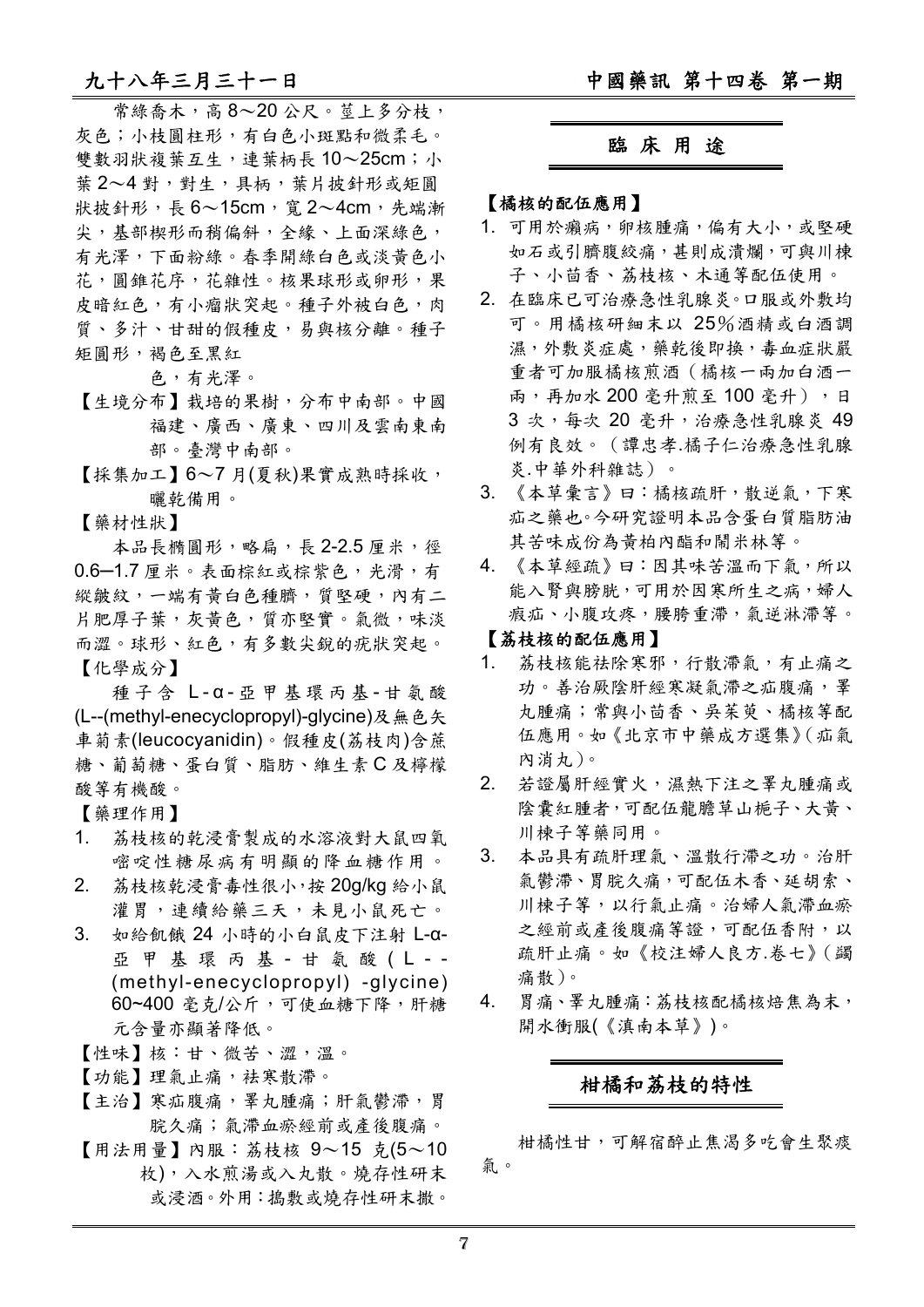#### 九十八年三月三十一日 2000 2000 2000 2000 2000 2000 中國藥訊 第十四卷 第一期

- 1. 整橘:凡乳房腫脹疼痛可用整個橘子燒炙 瓦二片覆至焦黑,磨成細末,配合黃酒吞 服。
- 2. 橘皮:有生津解悶,運脾調胃,化痰降火, 降毒安神的功用。
- 3. 橘核:藥性入肝臟,可治腰痛癲疝之症。

4. 橘絡:消痰、活血、治逆於肺的衝氣。

- 5. 橘葉:可治乳病脅痛、消腫驅毒,散胸臆 逆氣。
- 6. 橘餅:可治咳化痰,暖肺驅寒,醒酒消食。 荔枝十分嬌嫩,極易腐敗,因此,常用人 工乾製法製成荔枝乾。荔枝不但好吃而且含有 多量的蛋白質、果糖、蔗糖、脂肪、維生素 A、 B、C 和果酸、檸檬酸等多種成分,還含有多

種氨基酸,食之對人體有益。它性溫味甘,有 補精髓、養肝血、止煩渴、益顏、理氣、止痛 之功效。荔枝核和花都可入藥,核煎水服,可 散寒祛濕,行血氣,治胃寒和胃氣痛。花煮瘦 肉可治療糖尿病,功效良好。

荔枝雖好吃不宜多食,有的人多食幾個覺 得燥熱、喉嚨上火、咳嗽,過食還可得荔枝病。 荔枝病就是低血糖病,荔枝果裡的糖為果糖, 這種糖進入人體後,很快進入血液,因此糖比 葡萄糖難以吸收,只有依靠肝臟一係列轉化酶 的催化,把果糖變成葡萄糖後,才變成糖元貯 存,可供身體利用,如果過食,大量堆積於胃 裡,加上荔枝的水分可以引起食慾不振和消化 不良,這樣引起低血糖症,出現飢餓、口喝、 惡心、頭暈、眼花、心慌、出汗、面色蒼白、 皮膚冰冷,嚴重會發生昏迷,呼吸不規律、血 壓下降、以及呼吸困難,導致死亡。本品因為 是栽培果樹,所以品系較多,台灣一般黑葉種 較受歡迎,因為肉多子小而甜。

### 現 代 研 究

小腸氣即疝氣, 英文稱為 hernia, 是因腹 壁有天生缺憾或因腹壁有弱點肌肉較薄,以致 腹內器官沿腹壁弱點而凸出腹外。【中藥輔助 療法】某些中藥能理氣,幫助血氣運行,若疝 氣發作或疼痛時或平時要幫助小腸蠕動,可用 荔枝核與橘核來達到目的。

荔枝核是辛苦疏泄,有疏肝理氣、行氣散 結、散寒止痛之功,用在治寒疝疼痛,請以六 味地黃丸與小茴香、吳茱萸、橘核等藥加減使 用,依上藥來配合。每一療程以七日為主,吃 宗七日後要停藥一週,然後再繼續下一療程, 一直到覺得有效果時為止。唯一根治小腸氣之 方法是施用外科手術縫補腹壁弱點,手術後並 不會影嚮生育,事實上患小腸氣者雖然多數發 覺有陰囊腫脹,其實與生殖器官完全無關,手 術後亦不會影嚮生育能力。

常喝橘核荔核飲,膽結石不上身。直徑較 大的膽結石,震波碎石及手術取出是較佳的選 擇,如果顆粒較小,在上述治療之外,其實也 可試試中醫療法。膽結石又名「膽石症」,是 一種常見的疾病,可分原發於膽囊及膽道系統 的兩種結石,其形成原因相當複雜,比如膽液 瘀積、膽鹽濃度及酸鹼度變化、體內代謝機能 改變都是。膽結石通常發生在年逾四旬的中老 年人,且隨年齡增加而上揚,其中又以糖尿病 患、肥胖者、精神緊張者、脂肪肝患者、肝硬 化患者及膽道寄生蟲感染者較易罹患。

就中醫的角度而言,膽結石屬於肝膽鬱結 兼濕熱內蘊的一種疾患。膽腑功能以疏泄通降 為順,如果肝膽鬱結或中焦濕熱滯結,膽汁排 泄失常,膽氣鬱結久了,就可能硬化為石。導 致膽結石的病因有二,一是肝氣鬱結,情志抑 鬱,或是暴怒傷肝,肝失調達,致使疏泄不利, 氣阻絡痺而成;二是肝膽濕熱,外邪內侵,或 飲食不調,致使濕熱的邪蘊結於肝膽,再侵犯 到腸胃,終至脾胃運化障礙致病。 膽結石可分濕熱型、氣滯型及熱毒型等三大類 型,中醫治療悉依臨床證狀不同而異。濕熱型 以清熱利濕,通裡攻下為治療主軸,可取加減 大柴胡湯,合併龍膽瀉肝湯加木香、枳殼、鬱 金、大黃、茵陳等方。氣滯型以疏肝利膽理氣 為引,治療以越鞠丸或四逆散加木香、大黃等 為主。熱毒型則應清熱解毒,通下排石,方劑 是犀角地黃湯或安宮牛黃丸。

一般人若不想被膽結石纏上,不妨平時多 喝些「橘核荔核飲」。這帖可舒肝理氣、止痛 的方劑,取橘核、荔枝核各20公克、陳皮10 公克及紅棗 2 粒,加 3 碗水煎者 20 分鐘後, 放涼當茶飲用。

#### 參考書目:

- 1. 顔正華主編:中藥學,知音出版社出版,2001
- 2. 孫孝洪編著:中醫治療學原理,知音出版社出 版,2002
- 3. 中華民國行政院衛生署編印:中華中藥典,行 政院衛生署中醫藥委員會出版,台北,2004